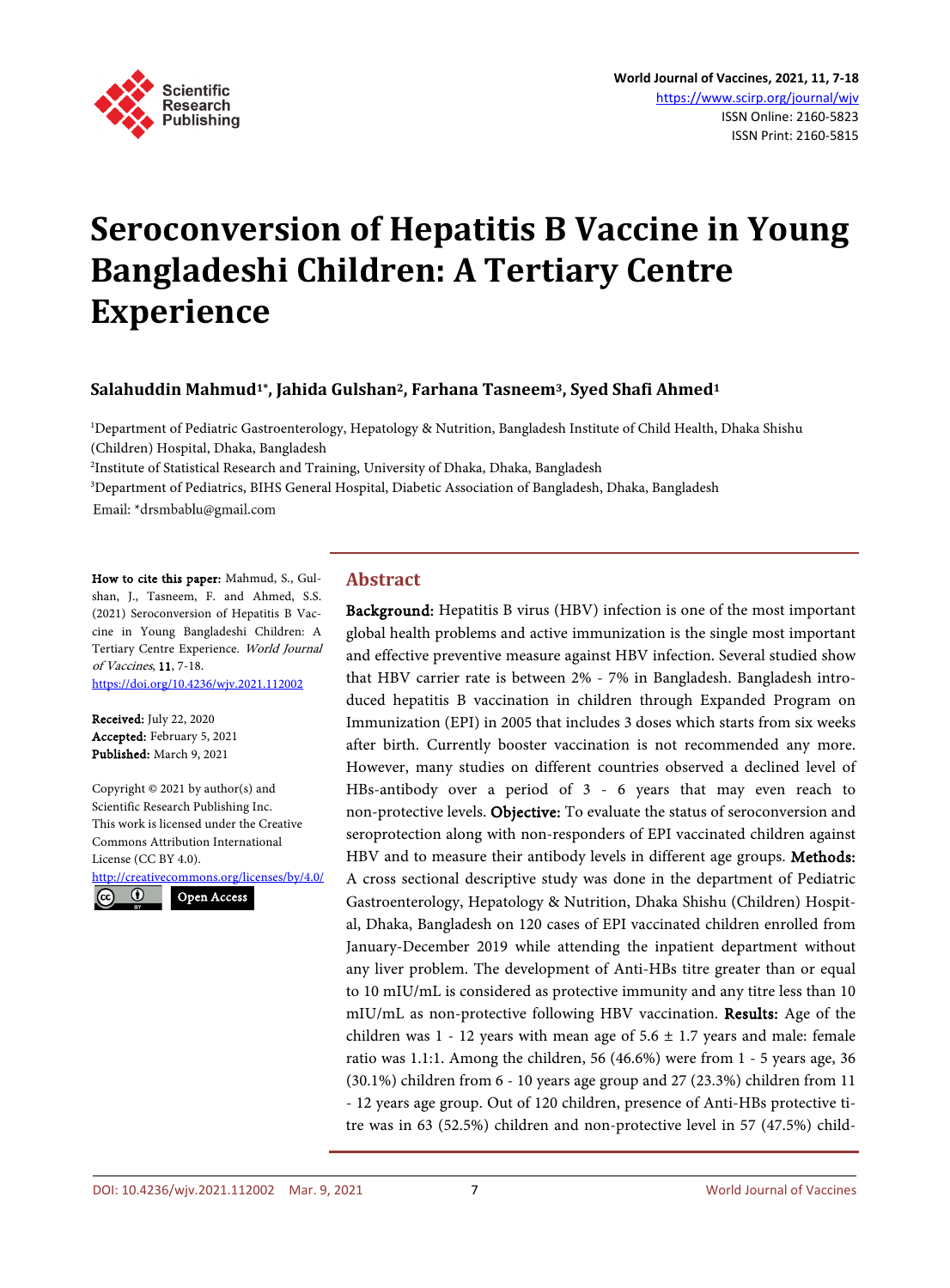ren. Among protective level, 34 (60.7%) children were in 1 - 5 years age group, 18 (50.0%) children in 6 - 10 years age group and 11 (39.3%) children in 11 - 12 years age group. Total 24 (20%) children were completely non-responder (antibody titre 0.00 mIU/mL). Out of 120 mother, 06 (5%) were HBV positive. Among them 05 (83.33%) children had Anti-HBs less than 10 mIU/mL. Conclusion: After primary vaccination, a good immune response was detected against hepatitis B virus but it goes below even up to non-protective level with the increase of age. Half of the studied children had non-protective titre after 5 years and one-fifth children totally non-responder after primary hepatitis B vaccination. A booster dose may be recommended after 5 years for optimum seroprotection.

## **Keywords**

Hepatitis B Virus, Expanded Program on Immunization, Immune Response, Antibody Titre

#### **1. Introduction**

Hepatitis B virus (HBV) is an enveloped deoxyribonucleic acid (DNA) virus that infects the liver and causes hepatocellular necrosis and inflammation [\[1\].](#page-10-0) HBV infection can be either acute or chronic, and may range from asymptomatic infection or mild disease to severe or rarely fulminant hepatitis [\[2\].](#page-10-1) Around 2 billion people in the world have evidence of past or present infection with HBV and 257 million are chronic carriers of HBV surface antigen (HBsAg) [\[1\]](#page-10-0) [\[2\].](#page-10-1) Worldwide, it is estimated that around 686,000 people die each year from the complications of chronic hepatitis B virus infection [\[1\]](#page-10-0) [\[2\]](#page-10-1) [\[3\]](#page-10-2) [\[4\].](#page-10-3)

Age-specific HBsAg seroprevalence varies markedly by geographical region in different parts of the world. An HBsAg prevalence of more than 8% defines highly endemic areas, a prevalence of 5% - 7% defines high intermediate, 2% - 4% low intermediate, and less than 2% defines low endemic areas [\[5\].](#page-10-4) The highest HBsAg is observed prevalence in the African (6.1%) and Western Pacific region (6.2%). Central America, North America and Western Europe are low endemic regions [\[1\]](#page-10-0) [\[2\]](#page-10-1) [\[5\].](#page-10-4) From Southeast Asia, Bangladesh is in low intermediate endemic zone with the prevalence of 2.9% [\[6\].](#page-10-5)

In children, most of the burden of HBV-related disease results from infections acquired in infancy through perinatal or early childhood exposure to HBV [\[5\].](#page-10-4) The disease is also transmitted through percutaneous or mucosal exposure to infected blood and various body fluids [\[1\]](#page-10-0) [\[2\].](#page-10-1) The rate of development of chronic HBV infection is inversely related to the age at acquisition of the infection, occurring in approximately 80% - 90% infants infected perinatally, 30% - 50% children were infected before the age of 6 years, and less than 5% infections occurring in otherwise healthy adults [\[1\]](#page-10-0) [\[2\]](#page-10-1) [\[5\].](#page-10-4) So, the age of acquisition of HBV infection is the main determining factor in the clinical expression of the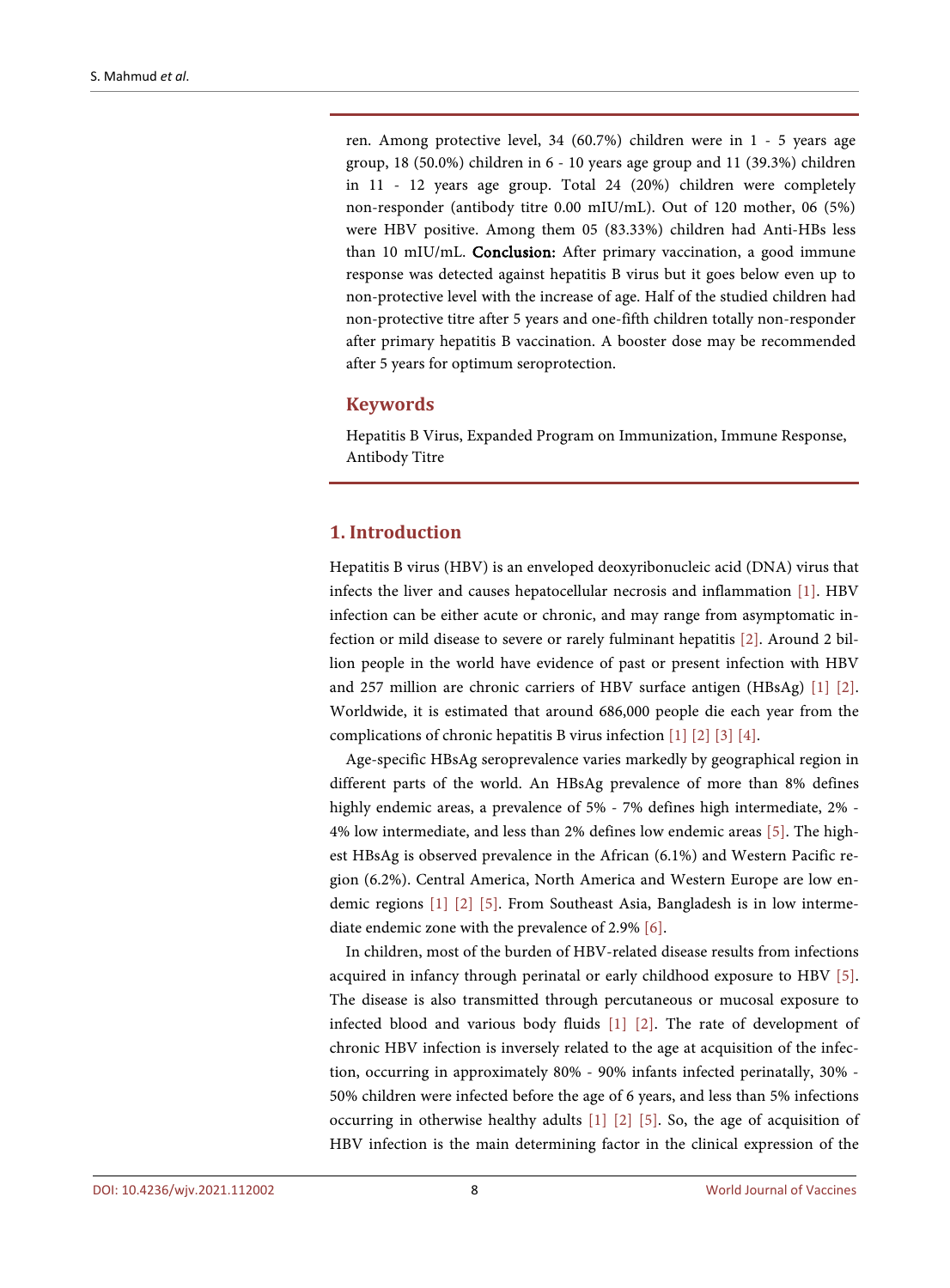acute disease and the development of chronic infection [\[7\]](#page-10-6) [\[8\].](#page-10-7)

There is no specific treatment for acute hepatitis B disease. Indication of antiviral therapy (either Tenofovir or Entecavir) for chronic active HBV infection is used to reduce morbidity and mortality due to progressive liver disease [\[5\].](#page-10-4) Safe and effective vaccines against hepatitis B have been available since 1982. It is recommended for all children with at least 3 doses of hepatitis B vaccine along with the birth dose [\[5\].](#page-10-4) Universal vaccination of hepatitis B has been very effective at preventing infection with the hepatitis B virus (HBV) and at reducing the development of chronic infection in young children from perinatal or early childhood exposures to HBV [\[5\]](#page-10-4) [\[8\].](#page-10-7) Anti-HBs (HBV surface antibody) is used as a marker of immunity to HBV [\[5\]](#page-10-4) [\[7\].](#page-10-6) Antibody concentration of greater than or equal to 10 mIU/mL measured 1 to 2 months after administration of the last dose of the primary vaccination series is considered a reliable serological marker of long-term protection against HBV infection [\[5\].](#page-10-4) An antibody titre of less than 10 mIU/mL is considered as non-protective [\[5\]](#page-10-4) [\[7\]](#page-10-6) [\[9\].](#page-10-8) According to World Health Organization, 185 (95%) countries of the world have incorporated the Hepatitis B virus vaccine into their neonatal infant immunization schedule [\[5\]](#page-10-4) [\[9\].](#page-10-8) Expanded program on Immunization (EPI) in Bangladesh introduced hepatitis B vaccine since 2005 [\[6\].](#page-10-5) The penta-valent, diphtheria-pertussis-tetanus (DPT), hepatitis B (HBV), and Haemophilus influenza type b (Hib) vaccine were incorporated into EPI program while maintaining the immunization schedule at 6, 10 and 14 weeks after birth in 2009 as recommended by the WHO [\[7\]](#page-10-6) Unfortunately, only 97 (49%) countries had introduced the recommended birth dose in spite of the availability of vaccine [\[5\].](#page-10-4) In 22 (11%) countries, the hepatitis B birth dose was introduced only for infants born to HBsAg-positive mothers [\[5\].](#page-10-4) Bangladesh is one of them. Since perinatal or early postnatal transmission is the most important source of chronic HBV infection globally, all infants (including low birth weight and premature infants) should receive their first dose of hepatitis B vaccine as soon as possible after birth, ideally within 24 hours [\[5\]](#page-10-4) [\[7\]](#page-10-6) [\[9\].](#page-10-8)

Although booster vaccination is not recommended by WHO but many countries over the world observed a declined level of HBs antibody over a period of 3 to 6 years that even reach to non-protective level. On the other side, a few percentage of children completely non-responder even after 3 doses of hepatitis B vaccination. Unfortunately, there is no comprehensive and authentic data regarding the seroprotective rate of hepatitis B vaccine especially following EPI program in Bangladesh. With these backgrounds, in this study we evaluated seroconversion and seroprotection status along with non-responders of EPI vaccinated children against HBV and measured their antibody levels in different age groups.

#### **2. Materials & Methods**

#### **2.1. Study Design**

A cross sectional study was done in the Department of Pediatric Gastroenterol-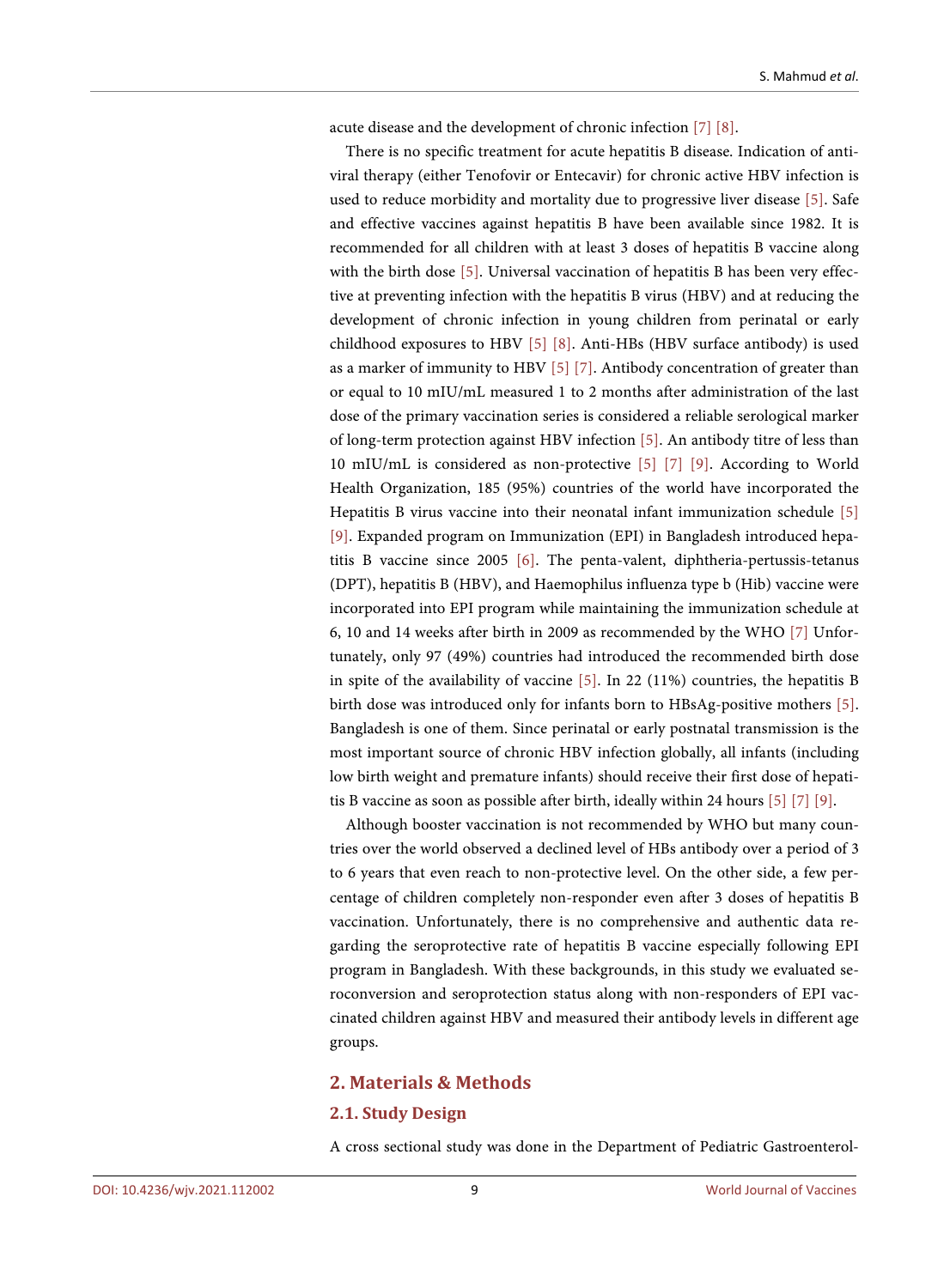ogy, Hepatology & Nutrition, Dhaka Shishu (Children) Hospital, Dhaka, Bangladesh from January 2019 to December 2019. A total of 120 consecutive cases of EPI vaccinated children (3 doses completed) while attending the inpatient department of our hospital, all aged between 1 to 12 years without any liver problem were enrolled irrespective of their gender after obtaining informed written consent. Children aged less than 1 year or more than 12 years and children who received only 1 or 2 doses of vaccine or any immunosuppressive therapy were excluded from the study. Data was collected on a specially designed questionnaire. Study population was divided into 3 age groups (1 - 5 year, 6 - 10 year and 11 - 12 years). Anti-HBs titre in different age, sex and maternal history of infection with HBV were obtained.

## **2.2. Laboratory Tests**

Three mL of blood sample was taken from anti-cubital vein with full aseptic precaution from each child. Serum was separated from blood samples at collection place. Sample was stored at −20˚C temperatures until transported to virology laboratory, Popular Diagnostic Centre (Shamoly branch), a renowned diagnostic center of the country, for proper testing and result. Anti-HBs assay was done by using Chemiluminescent immunoassay (CLIA) technology for the quantitative determination of antibody to hepatitis B surface antigen (Anti-HBs) in human serum or plasma samples.

## **2.3. Operational Definitions**

The development of Anti-HBs titre greater than or equal to 10 mIU/mL was considered as protective immunity (Seroprotection) and any titre less than 10 mIU/mL as non-protective following HBV vaccination. When any amount of antibody titre was present in response to vaccine, it was called Seroconversion. On the other side, depending upon the response following vaccination, if antibody titre was greater than 100 mIU/mL it was called well responder, between ≥10 - 100 mIU/mL was called responder, 1 to 9 mIU/mL was partial responder and 0.0 mIU/mL was called non-responder [\(Figure 1\)](#page-4-0).

## **2.4. Statistical Analysis**

A structured form was used as a data collection instrument. The Statistical Package for Social Science (SPSS) version 24 was used for data analysis.

# **3. Results**

## **3.1. Basic Features of the Reported Cases**

The age of the children ranged from 1 to 12 years with a mean age of  $5.6 \pm 1.7$ years. All the children were classified into one of the three age groups. Among all participants, 56 (46.6%) children from 1 - 5 year age group, 36 (30.1%) children from 6 - 10 year age group and 27 (23.3%) from 11 - 12 year age group [\(Table 1\)](#page-4-1).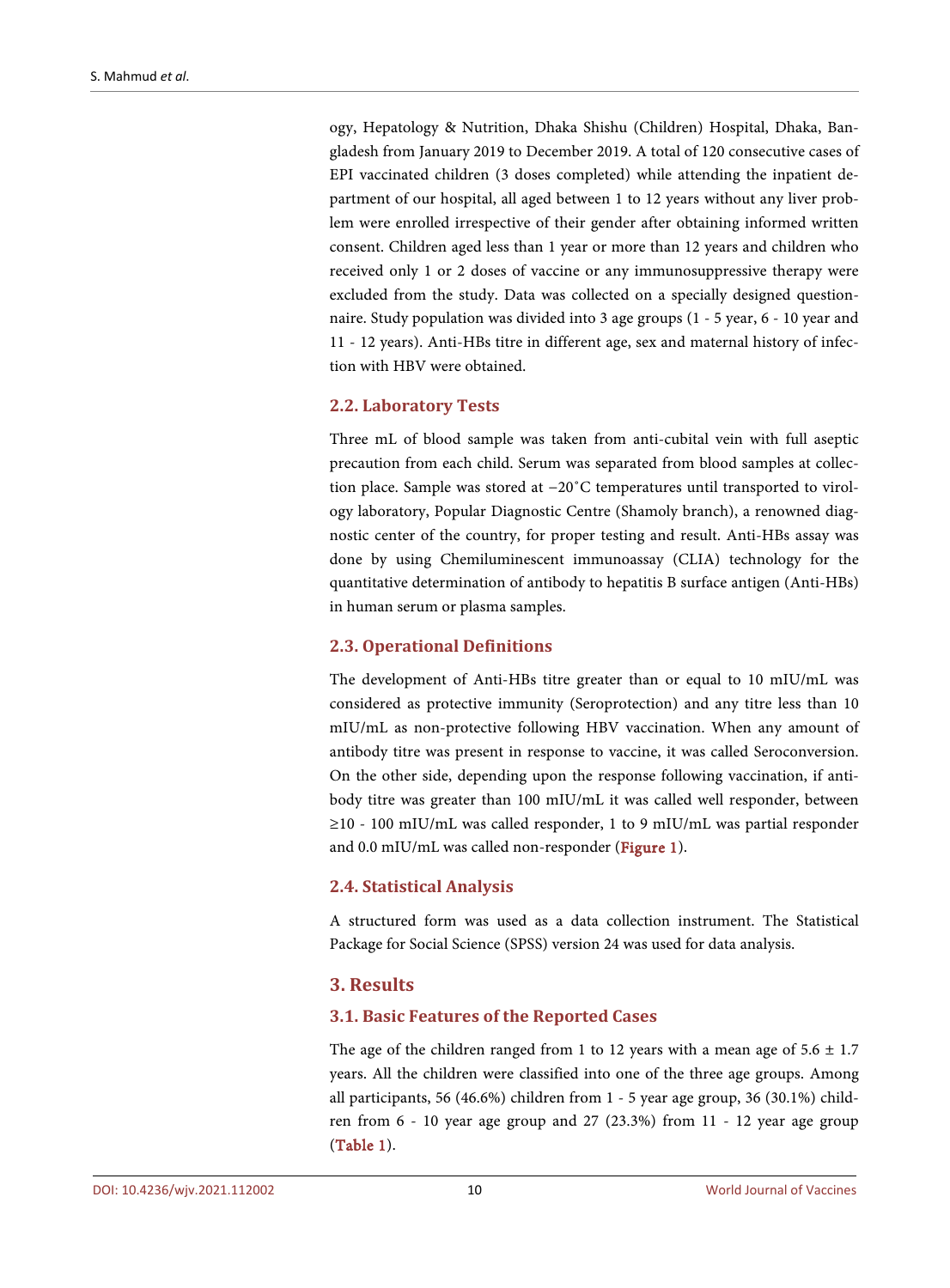<span id="page-4-0"></span>

Figure 1. Study flow chart.

<span id="page-4-1"></span>Table 1. Age of children.

| Age group (Year) | Frequency (%) |
|------------------|---------------|
| $1 - 5$          | 56 (47%)      |
| $6 - 10$         | 36 (30%)      |
| $11 - 12$        | 28 (23%)      |

## **3.2. Anti-HBs Titre in Different Gender**

Out of 120 children, 63 were male and 57 were female. Male female ratio was 1.1:1 [\(Table 2\)](#page-5-0). The mean anti-HBs antibody titres among seropositive (anti-HBs > 10 mIU/mL) male ( $n = 63$ ) and female ( $n = 57$ ) participants were 159.9 mIU/L and 65.9 mIU/L, respectively and there was a significant difference between the anti-HBs of two genders (p-value  $< 0.05$ ).

## **3.3. Seroprotection and Seroconversion of Vaccinated Children against HBV**

The participants were divided into three groups by their antibody titre. The three groups are less than 10 mIU/mL, 10 - 100 mIU/mL and greater than 100 mIU/mL [\(Figure 2\)](#page-5-1).

Among 120 children, 63 (52.5%) were protective (≥10 mIU/mL) titre and 57 (47.5%) were non-protecting titre (<10 mIU/mL). So, near half of the study population had non-protective titre [\(Table 3\)](#page-5-2).

Among the study population, 21 (17.5%) children were well responder, 42 (35%) were responder, 33 (27.5%) were partial responder and 24 (20%) were non-responder. So, seroconversion in the studied children was 96 (80%) but seroprotection was 63 (52.5%) [\(Figure 3\)](#page-5-3).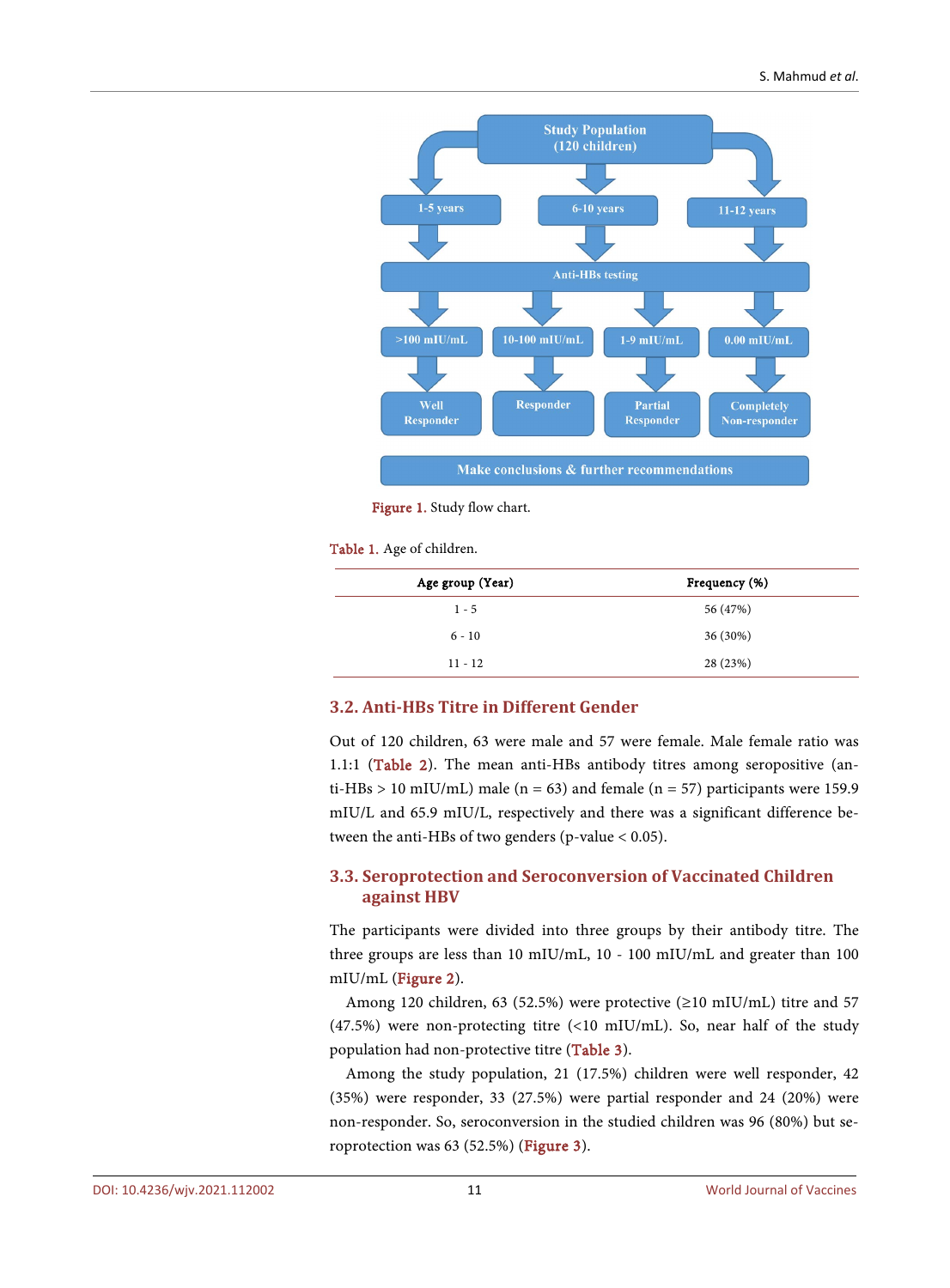<span id="page-5-1"></span>

<span id="page-5-3"></span>**Figure 2.** Anti-HBs titre by gender among study population  $(n = 120)$ .



Figure 3. Identification of seroprotection and seroconversion by antibody titre ( $n = 120$ ).

<span id="page-5-0"></span>Table 2. Mean seropositive anti-HBs titre by gender among total study population ( $n =$ 120).

| Gender              | Frequency (%)     | Mean anti-HBs titre (mIU/mL) | P-value |
|---------------------|-------------------|------------------------------|---------|
| Male                | 63(52.5)<br>159.9 |                              | < 0.05  |
| Female<br>57 (47.5) |                   | 65.9                         |         |

<span id="page-5-2"></span>Table 3. Anti-HBs positivity among total study population (n = 120).

| Anti-HBs titre     | Frequency | Percentage (%) |
|--------------------|-----------|----------------|
| $<$ 10 (mIU/mL)    | 57        | 47.5           |
| $\geq$ 10 (mIU/mL) | 63        | 52.5           |

## **3.4. Anti-HBs Positivity in Different Age Group**

Among study population, 34 (60.7%) in 1 - 5 year age group, 18 (50.0%) in 6 - 10 year age group and 11 (39.3%) in 11 - 12 year age group having protective titre (≥10 mIU/mL). So, protective level of HBV antibody gradually decreased with increase of age. In the studied children, around 50% were unprotected (<10 mIU/mL) after 5 years and 60.7% were unprotected after 10 years of age [\(Figure](#page-6-0)  [4\)](#page-6-0).

## **3.5. Completely Non-Responders Following Hepatitis B Vaccination**

Out of 120 children, total 24 (20%) children was completely non-responder (antibody titre 0.00 mIU/mL). Nine (16.0%) children was non-responder in 1 - 5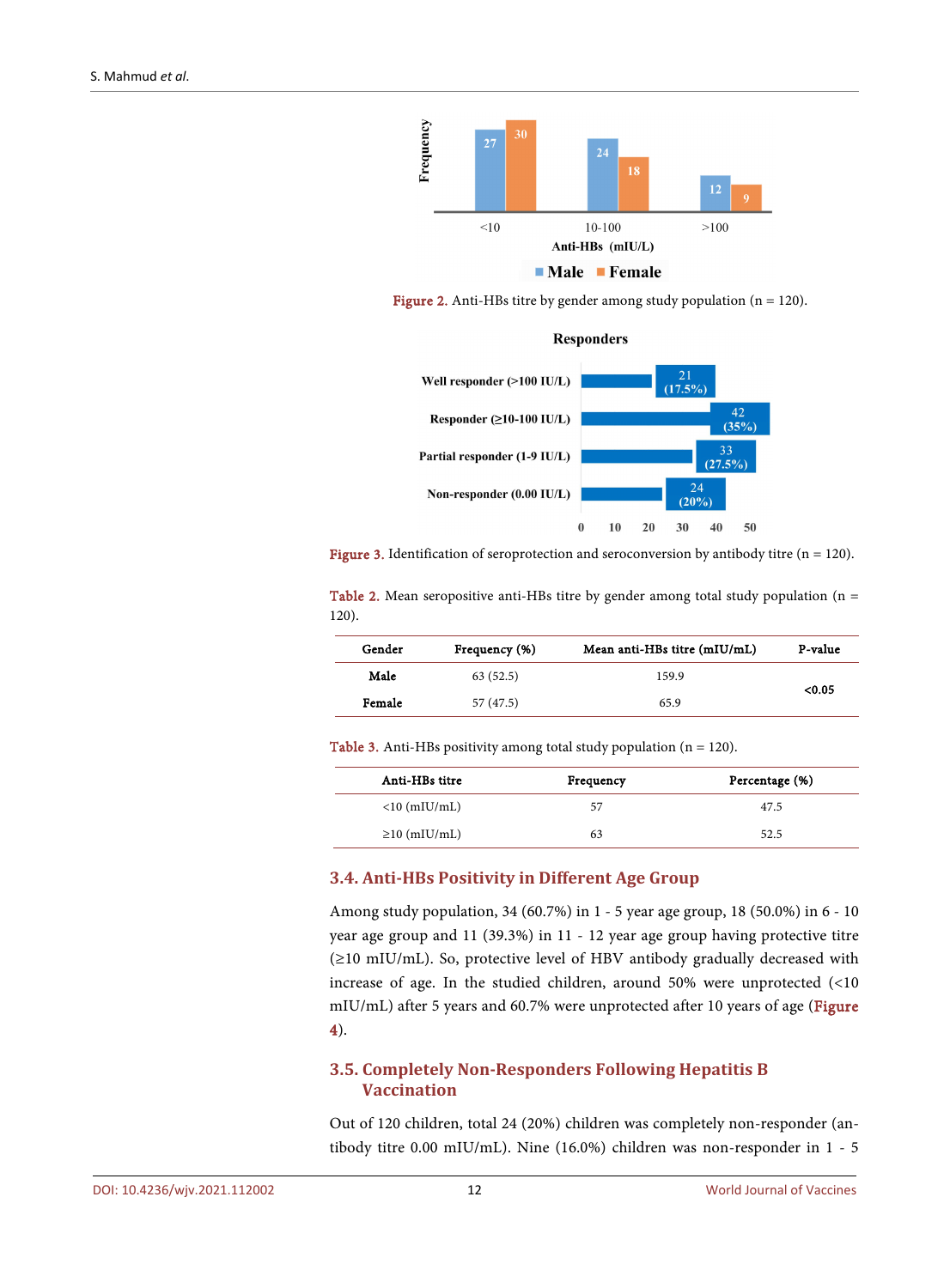<span id="page-6-0"></span>

Figure 4. Anti-HBs positivity in different age group (n=120).

year age group,  $9(25.0\%)$  children in 6 - 10 year age group and 6 (21.4%) children in 11 - 12 year age group. There was no significant difference between non-responder age groups [\(Figure 5\)](#page-7-0).

## **3.6. Relationship between H/O Infected Mother and Anti-HBs Titre**

Out of 120 mother, 06 (5%) were HBV positive. Among them 05 (83.33%) children had Anti-HBs < 10 mIU/mL. So with the history of HBV positive mother, more chance of appearance of non-protective immunity [\(Table 4\)](#page-7-1).

# **4. Discussion**

Male female ratio of 1.1:1 shows that the infection may occur irrespective of gender. However, mean anti-HBs antibody titre among seropositive (anti-HBs > 10 mIU/mL) male and female participants varied significantly (159.9 mIU/mL and 65.9 mIU/mL respectively for male and female. Hossain et al. [\[7\]](#page-10-6) from Ban-gladesh and Mazahi et al. [\[10\]](#page-10-9) from Egypt also reported similar results. In contrast, a study on Iran reported that there were no gender differences in the immunological response to hepatitis B vaccine [\[11\].](#page-10-10) T-cell dependence of the immune response may vary in different gender and other than gender, antibody response also depends on age, genetic factors, co-morbidity and the status of immune system of the vaccinee [\[12\].](#page-10-11)

This study found that nearly half of the study population (47.5%) had low titre which corresponds to non-protective level. An earlier study from Bangladesh, Hossain et al. [\[7\]](#page-10-6) observed a similar amount of seroprotection (54%). Seroprotection of different countries like Taiwan (35.9%), Saudi Arabia (38.0%), USA (24.0%) and Slovakia (48.4%) also stated the near similar results [\[13\].](#page-10-12) According to WHO position paper, children who previously responded to a complete series of hepatitis B vaccination with antibody levels greater than 10 mIU/mL, up to 50% of vaccinees have low or undetectable concentrations of anti-HBs (anti-HBs loss) between five and 15 years after vaccination [\[12\].](#page-10-11)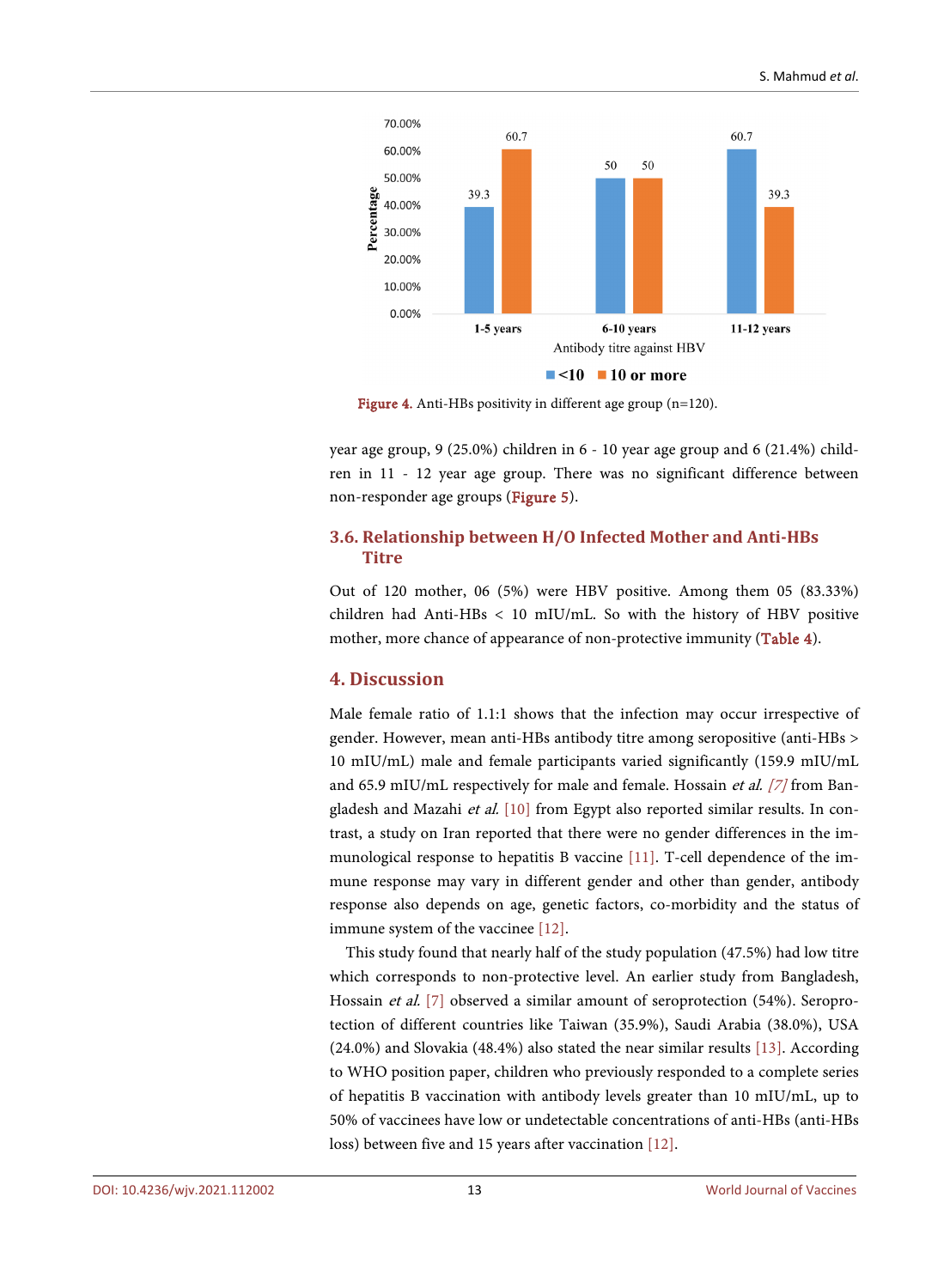<span id="page-7-0"></span>

Figure 5. Completely non-responders following Hepatitis B vaccination in different age group ( $n = 120$ ).

<span id="page-7-1"></span>

| <b>Table 4.</b> Relationship between $H/O$ infected mother and Anti-HBs titre (n = 120). |  |
|------------------------------------------------------------------------------------------|--|
|------------------------------------------------------------------------------------------|--|

| Total      | $<$ 10 mIU/mL<br>(Percentage) | $\geq$ 10 mIU/mL<br>(Percentage) | P value |
|------------|-------------------------------|----------------------------------|---------|
| 06(05)     | 05 (83.33)                    | 01(16.7)                         | 0.07    |
| 114 (95)   | 52(45.6)                      | 62(54.4)                         |         |
| 120 (100%) | 57 (47.5%)                    | 63 (52.5%)                       |         |
|            |                               |                                  |         |

The number of seroconversion (Anti-HBs 80%) was higher than seroprotection (Anti-HBs 52.5%) in the studied subject. Other studies from Bangladesh (99.9% and 92.2%) [\[7\]](#page-10-6) [\[14\]](#page-10-13) and abroad (Brazil-98%, Srilanka-90.5% and Ghana-100%) [\[15\]](#page-10-14) [\[16\]](#page-10-15) [\[17\]](#page-10-16) observed the comparatively better result regarding seroconversion. Anti-HBs antibody is used as a marker of serocoversion or immunity to HBV. A primary 3 doses series induces protective antibody concentrations in >95% of healthy infants, children and young adults. Thus, anti-HBs antibody or effective seroconversion is considered reliable serological marker of long term protection against HBV infection [\[5\].](#page-10-4)

The present study shows that the protective level of HBV antibody gradually decreasing with increase of age [\(Figure 4\)](#page-6-0). Several studies conducted in different countries for example from Bangladesh [\[7\],](#page-10-6) South Korea [\[18\],](#page-11-0) Yemen [\[19\],](#page-11-1) China [\[20\],](#page-11-2) Ghana [\[17\]](#page-10-16) and Palestine [\[21\]](#page-11-3) observed the similar results. Now the question is, whether the booster vaccination is needed or not. With these query International arena divided into two opinions. WHO stated that, after primary immunization with HBV vaccine, anti-HBs concentrations wane quite rapidly within the first year and more slowly thereafter resulting a higher probability of falling below the 10 mIU/mL. However, anti-HBs concentrations decline to below 10 mIU/mL, immune memory continues to persist over a longer time period. Without this seroprotective level of anti-HBs antibody responded with a rapid rise in titre after a booster dose, indicating immunologic memory and persistence of protection. They also added, protection against HBV infection was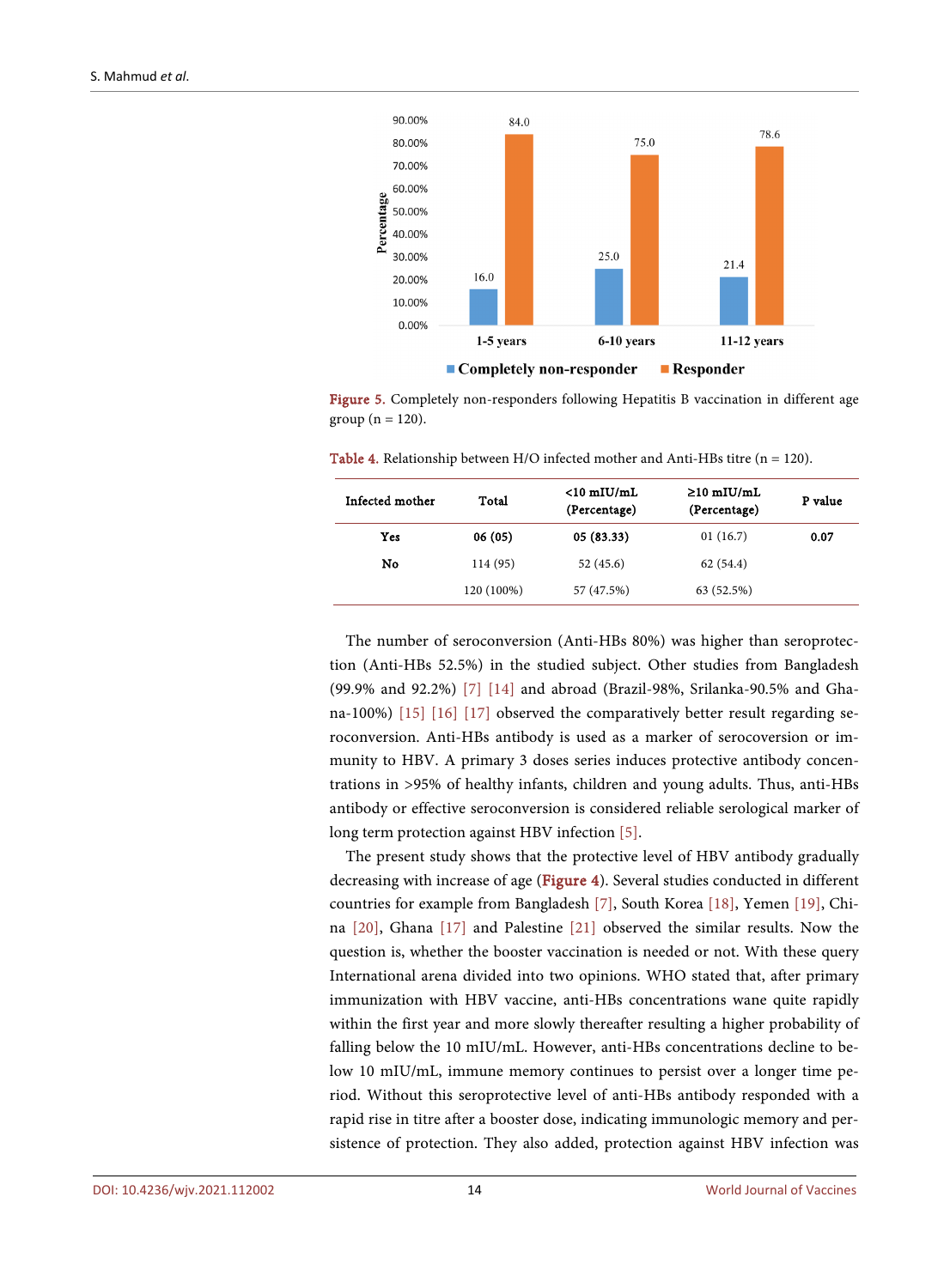maintained even though about two third of vaccinees had anti-HBs antibody level < 10 mIU/mL after 30 years. Thus WHO, as well as advisory groups in Europe and the USA, do not recommend a booster dose in immunocompetent individuals [\[5\]](#page-10-4) [\[12\].](#page-10-11) These statements were supported by several studies from Bangladesh [\[7\],](#page-10-6) China [\[22\],](#page-11-4) US[A \[8\]](#page-10-7) and Ira[n \[23\].](#page-11-5) 

However, the recent proclamation from different countries is slightly different saying. They thought that, if the exposed child is suffering with viral illness, immunocompromised disease or drugs, memory cell not adequately activated & may appear HBsAg on exposure to HBV [\[18\].](#page-11-0) On the other hand, it is difficult to know the present ability and status of memory cell of vaccinated individual. A study from South Korea and Japan was found anti-HBs titres in 50% children were seronegative by 7 years and zero by 13 years. They recommend one booster dose if post vaccination screening is suggestive at the age of 12 - 14 years [\[18\]](#page-11-0) [\[24\].](#page-11-6) A beautiful systematic review and meta-analysis from 12 countries was done by Pakistan. They stated that, risk of having anti-HBs titre < 10 mIU/mL reduced by 50% after receiving the booster dose [\[13\].](#page-10-12) A recent statement was published in Vaccine journal showing that 25% of HBV vaccine recipients had an anti-HBs titre < 10 mIU/mL after 18 years or more from the primary vaccination [\[25\].](#page-11-7) They recommended a booster dose of vaccine is safe & protective for future during early adolescence [\[25\].](#page-11-7) Alssamei et al. [\[19\]](#page-11-1) from Yemen and Hummel et al. [\[26\]](#page-11-8) from Germany also thought that after 6 - 14 years of infantile HBV vaccination, half of the vaccinees have lost protecting antibody but approximately 90% of them having immune memory. However, as memory may wane, a booster vaccination is safe and essential for future. Another study from Ghana found that seroprotecting level waned with increase of age, booster doses are therefore recommended after 5 years [\[17\].](#page-10-16) Qawasmi et al. from Palestine also suggested a booster dose against HBV during school years [\[21\].](#page-11-3) In that perspective, WHO concluded with continued surveillance and long term monitoring of HBV disease of those children who immunized with only three vaccinations in the first year of life. When they become older, a booster dose might become necessary later in life [\[12\].](#page-10-11)

Among the studied children, total of 24 (20%) children were completely non-responder or showed absence of antibody after vaccination in different age group evidenced by antibody titre 0.00 mIU/mL. Earlier studies also observed complete absence of seroconversion after primary vaccination in few children [\[7\].](#page-10-6) More than 80% of HBV positive mother had children having anti-HBs 0.00 mIU/mL. So, history of HBV positive mother, chance of non-protective immunity might be higher. However, with a very small number of such mothers, we should be careful in making generalized comments. On the other side, global coverage of birth dose of HBV vaccine is still low (49%). Bangladesh is one of these countries. In the absence of the universal birth dose, the transmission of HBV infection from mother to child remains a major source of chronic liver disease when infected children become adults [\[1\]](#page-10-0) [\[2\].](#page-10-1) There are evidences that the risk of infection for infants born to HBsAg-positive mothers may increase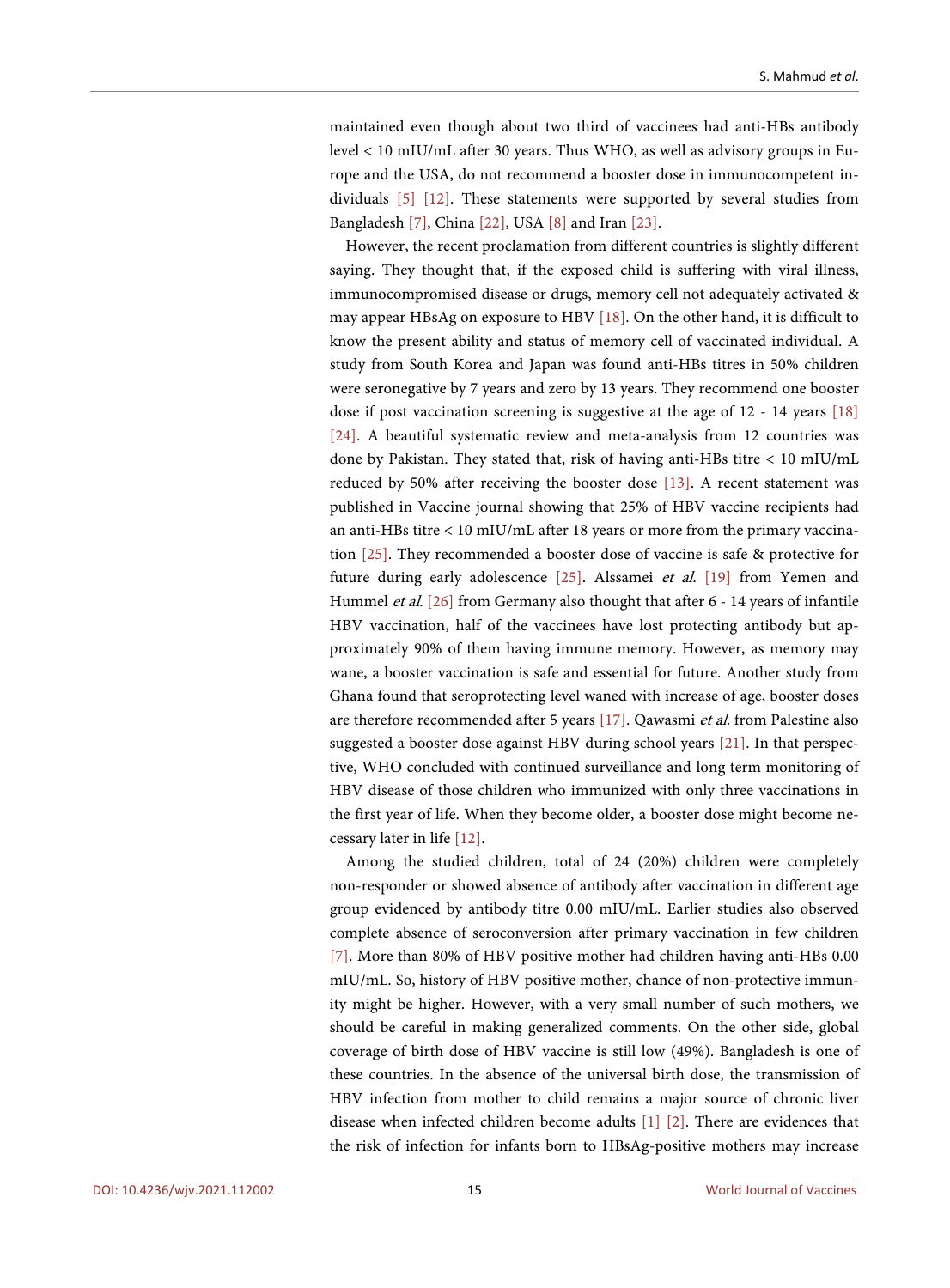significantly when the first dose of hepatitis B vaccine is received 7 days after birth compared with those vaccinated within 1 to 3 days after birth [\[5\].](#page-10-4) Yue et al. from China recommended that, for partial responders, a booster dose should be given. Without seroconversion or absence of any antibody, revaccination should be considered [\[20\].](#page-11-2)

# **5. Limitations of the Study**

First, the study was a single centre study with a limited sample size. Second, the antibody response was not evaluated following booster vaccination.

# **6. Conclusion**

After primary vaccination a good immune response was detected against hepatitis B but it decreased gradually with the increase of age. Half of the studied children had non-protective titre (partial responder) after 5 years and one-fifth children totally non-responder and this puts them at risk of infection.

## **7. Recommendations**

A birth dose should be introduced as early as possible for preventing mother to child transmission. Post-vaccination serologic testing is very important to evaluate child immunity against HBV infection. A booster dose may be recommended after 5 years for partial responders having optimum seroprotection in the future. For those who are completely non-responder after primary vaccination, revaccination should be done. However, the findings of this study should be carefully interpreted because of the sample size and non-probabilistic sampling.

## **Acknowledgements**

The authors are thankful to the reviewers for their thoughtful comments and suggestions that helped us to improve the paper.

# **Consent for Publication**

Written informed consents were obtained from parents of individual participants. Respected parents of individual participants who were involved in this study agree on the publication of data.

## **Availability of Data and Materials**

The dataset used in the current study is available from the corresponding author on reasonable request.

## **Funding**

This research and the publication were completely funded by all authors.

# **Conflicts of Interest**

The authors declare that there is no conflict of interest to disclose.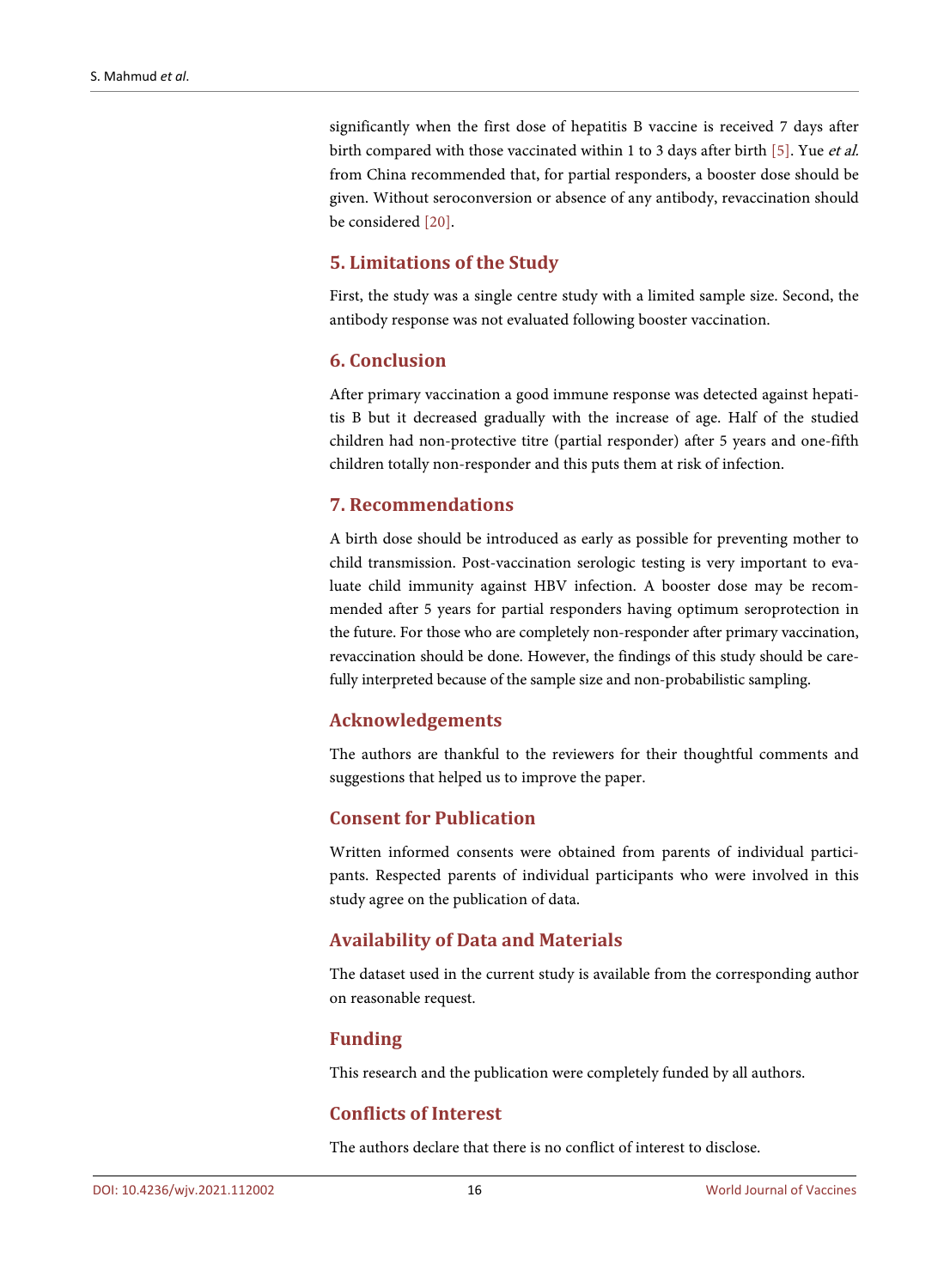## <span id="page-10-0"></span>**References**

- [1] World Health Organization (2017) Guidelines on Hepatitis B and C Testing. WHO, Geneva, 1-204.
- <span id="page-10-1"></span>[2] World Health Organization (2015) Guidelines for the Prevention, Care and Treatment of Persons with Chronic Hepatitis B Infection. WHO, Geneva, 1-166.
- <span id="page-10-2"></span>[3] Mahmud, S., Rahman, M., Tasneem, F., Afroz, M., Ahmed, S.S. and Hussain, M. (2017) Surface Antigen (HBsAg) Negative Hepatitis B Virus in Bangladesh: Warrants the Screening for Blood Donors. Bangladesh Journal of Child Health, 41, 181-188. <https://doi.org/10.3329/bjch.v41i3.36954>
- <span id="page-10-3"></span>[4] World Health Organization (2019) HBV Key Facts. Geneva.
- <span id="page-10-4"></span>[5] World Health Organization (2017) Hepatitis B Vaccines: WHO Position Paper. 369-392.
- <span id="page-10-5"></span>[6] Zaman, M.H., Rahman, A. and Yasmin, M. (2018) Epidemiology of Hepatitis B Virus Infection in Bangladesh: Prevalence among General Population, Risk Groups and Genotype Distribution. Genes, 9, 1-16. <https://doi.org/10.3390/genes9110541>
- <span id="page-10-6"></span>[7] Hossain, M.M., Alam, A.N., Siddiqua, M., Siddika, A. and Nessa, A. (2018) Immune Response among the Children to Hepatitis B Vaccination: A Community Based Study in Bangladesh. Bangladesh Medical Research Council Bulletin, 44, 103-108. <https://doi.org/10.3329/bmrcb.v44i2.38705>
- <span id="page-10-7"></span>[8] Bruce, M.G., Bruden, D., Hurlburt, D., Zanis, C., Thompson, G., Rea, L., et al. (2016) Antibody Levels and Protection after Hepatitis B Vaccine: Results of a 30-Year Follow-Up Study and Response to a Booster Dose. The Journal of Infectious Diseases, 214, 16-22. <https://doi.org/10.1093/infdis/jiv748>
- [9] WHO Position Paper on Hepatitis B Vaccines. <http://www.who.int/wer/2009/wer8440.pdf>
- <span id="page-10-9"></span><span id="page-10-8"></span>[10] Mohamad, M., Mazahi, E.I., Hussein, M., Maksoud, H.M.A., Hady, M.A., Ali, M.A., et al. (2016) Long Term Immunity to Hepatitis B Vaccine among a Sample of Secondary School Students in Damietta. Journal of Pharmacology and Toxicology, 11, 27-32. <https://doi.org/10.3923/jpt.2016.27.32>
- <span id="page-10-10"></span>[11] Yazdanpanah, B., Safari, M. and Yazdanpanah, S. (2010) Persistence of HBV Vaccine's Protection and Response to Hepatitis B Booster Immunization in 5- to 7-Year-Old Children in the Kohgiloyeh and Boyerahmad Province, Iran. Hepatitis Monthly, 10, 17-21.
- <span id="page-10-11"></span>[12] World Health Organization (2011) The Immunological Basis of Immunization Series. Module 22: Hepatitis B. 1-30.
- <span id="page-10-12"></span>[13] Mahmood, S., Shah, K.U. and Khan, T.M. (2018) Immune Persistence after Infant Hepatitis-B Vaccination: A Systemic Review and Meta-Analysis. Scientific Reports, 8, Article No. 12550. <https://doi.org/10.1038/s41598-018-30512-8>
- <span id="page-10-13"></span>[14] Khan, T.M. (2006) Evaluation of Immune Status against Hepatitis B Following Hepatitis B Vaccination under EPI Programme.
- <span id="page-10-14"></span>[15] Freitas, D.A., Motta, M.S., Mussi-Pinhata, M.M., Jorge, S.M., Yoshida, C.F.T. and Souza, C.B.S. (2002) Immunogenicity of Hepatitis B Vaccine in Preterm and Full-Term Infants Vaccinated within the First Week of Life. Vaccine, 20, 1557-1562. [https://doi.org/10.1016/S0264-410X\(01\)00493-5](https://doi.org/10.1016/S0264-410X(01)00493-5)
- <span id="page-10-15"></span>[16] Perera, J., Perera, B. and Gamage, S. (2002) Seroconversion after Hepatitis B Vaccination in Healthy Young Adults, and the Effect of a Booster Dose. Ceylon Medical Journal, 47, 6-8. <https://doi.org/10.4038/cmj.v47i1.6396>
- <span id="page-10-16"></span>[17] Dassah, S., Sakyi, S.A., Frempong, M.T., Luuse, A., Ephraim, R.K.D., Anto, E.O., et